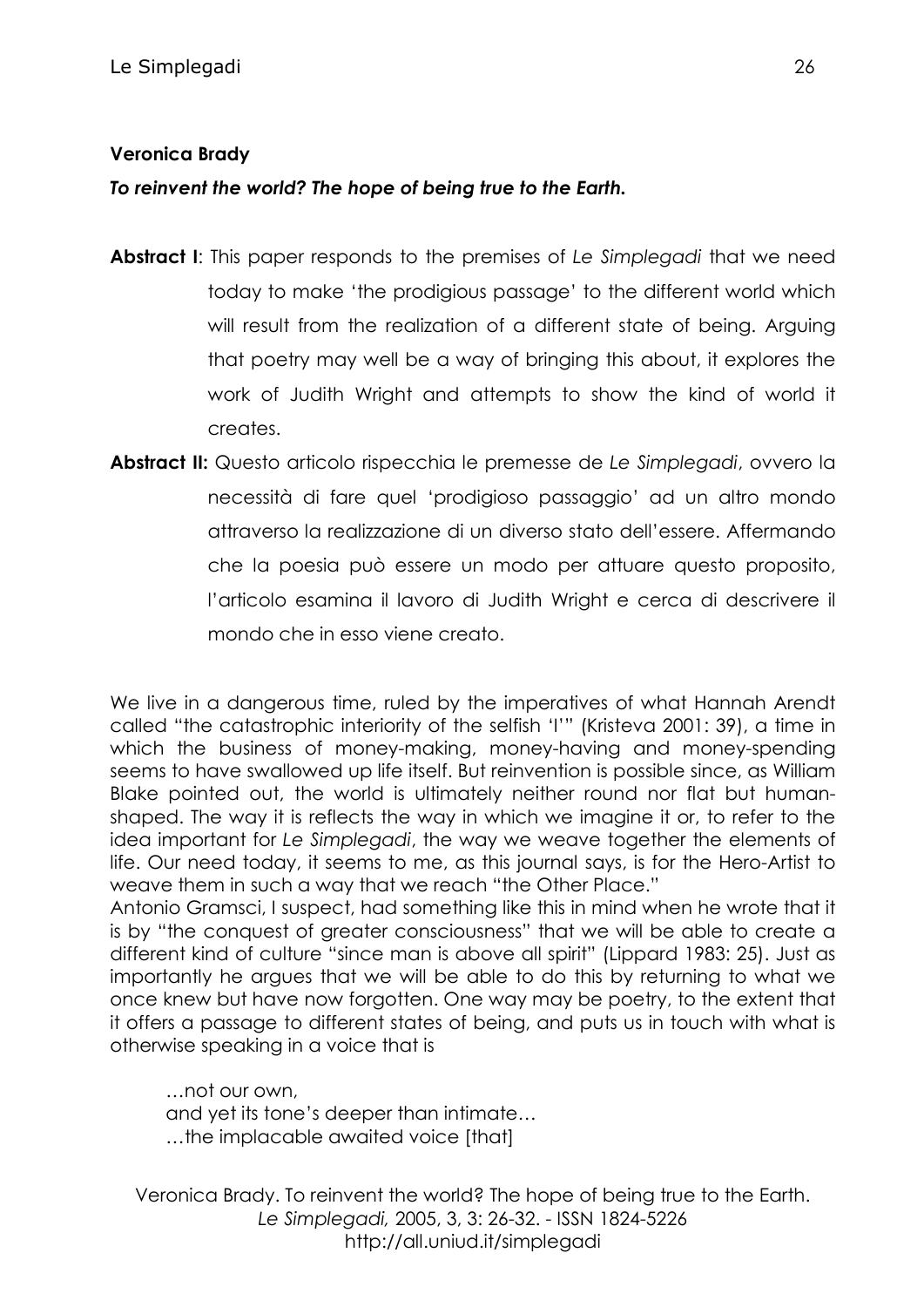asks of us all we feared, yet longed, to say. ("Poem And Audience", Wright 1994: 210)

Based on the "exaltation of signs which rests on the denial of the reality of things" and sensuous human existence (Baudrillard 1990: 63) and therefore mistaking appearances for reality, our present culture is largely deaf to this voice and therefore oblivious to the fact that "[t]here is another world, and it is in this one." (1) The language it speaks is the language of imagination which, as Coleridge defines it, repeats "in the finite mind… the eternal act of creation in the infinite I AM"(Abrams 1965: 239) and thus presupposes a sense of realities at present unseen but crucial.

This can be dismissed as merely romantic, but contemporary science is increasingly coming to speak of these realities with respect; Einstein, for instance, sees [h]uman beings as… part of the whole we call the Universe, a small region in time and space. They regard themselves, their ideas and feelings, as separate and apart from all the rest. [This] is something like an optical illusion and is a sort of prison [which] restricts us so that we put personal aspirations first and limit our affective life to a few people very close to us. Our task should be to free ourselves from this prison and to open up our circle of compassion to embrace all living creatures and all of nature in its beauty (Clayton 1975: 127). In what follows I would like to explore the ways in which the poet Judith Wright takes up this task. I would also argue that this is a task of particular importance for a post-colonial society like Australia. Wright herself realized this. Born, as she put it, into as one of "a conquering people", into a landowning English family who came to Australia in the 1830s and displaced its Aboriginal owners to take up land, she felt herself in a sense an intruder. However much she loved the land she often felt

…unloved by all my eyes delight in, and made uneasy, for an old murder's sake.

Yet, knowing that "no land is ever lost or won by wars,/ for earth is spirit" and that "we are justified only by love", she set to this kind of justification to attune herself properly to the land on which she had grown up, the New England plateau, "my blood's country", which had been from childhood a living presence with "its bony slopes wincing under the winter" ("South Of My Days", Wright 1994: 20), even though her "jealous bones" still recalled "what other earth is shaped and hoarded in them" ("For New England", Wright 1994: 22), the earth of her English inheritance.

This sense of displacement, of

never remembering the Dream or finding the Thing ("The Child", Wright 1994: 34)

however, empowered her quest: as the Zen saying goes; "Touch the hole in your life and there the flowers will bloom." It enabled her to rejected the arrogance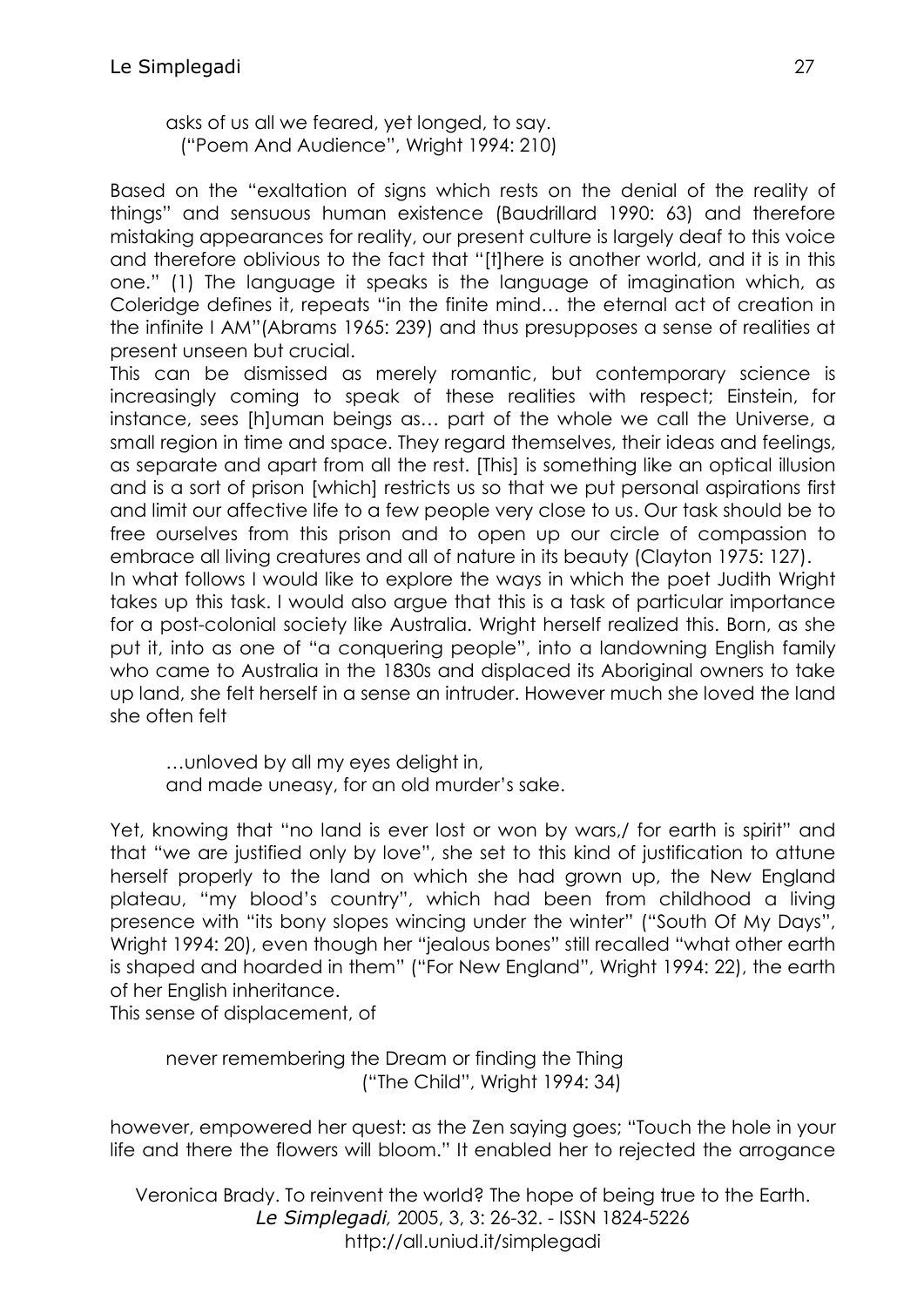of the notion of *terra nullius* that allowed the colonisers to see the land as empty, a stage on which to play out their dreams of wealth and power and exploit the land. It also disregarded the Aboriginal presence. But from childhood riding across the land she had felt that presence, as something lost…

The song is gone; the dance is secret with the dancers in the earth, the ritual useless, and the tribal story lost in an alien tale -

but also morally demanding:

…[T]he rider's heart halts at a sightless shadow, an unsaid word that fastens in the blood the ancient curse, the fear as old as Cain. ("Bora Ring", Wright 1994: 8)

"Nigger's Leap, New England", written in the 1940s, for instance, a meditation on a nineteenth century massacre in which a group of Aboriginal men, women and children were driven over a cliff in revenge for spearing a few cattle confronts this fear, acknowledges the brutal reality of the event,

…the bone and skull that screamed falling in flesh from the lipped cliff and then were silent, waiting for the flies,

and her own complicity as someone whose family profited from it:

Did we not know their blood channelled our rivers, and the black dust our crops ate was their dust?

Yet since ultimately "all men are one man at last" and those who died there were "ourselves writ strange." ("Nigger's Leap, New England", Wright 1994: 15). This awareness grew throughout her career. Later, for instance, Wright became a close friend of the Aboriginal writer and activist Oodgeroo Noonuccal (Kath Walker) and fought strenuously for justice for Aboriginal Australians, in particular for Land Rights, and for a Treaty. Her feeling for the natural world also put her in tune with indigenous culture. Another poem, for instance, recalls a moment in childhood in which she felt herself caught up in the flow of existence as a whole, into the "whole draft to which all beings, as ventured beings, are given over" (Heidegger 1971: 106), as Heidegger puts it, the flow which is central to an indigenous sense of reality, drawn into

…a thrust of green leaves with the blood's leap and retreat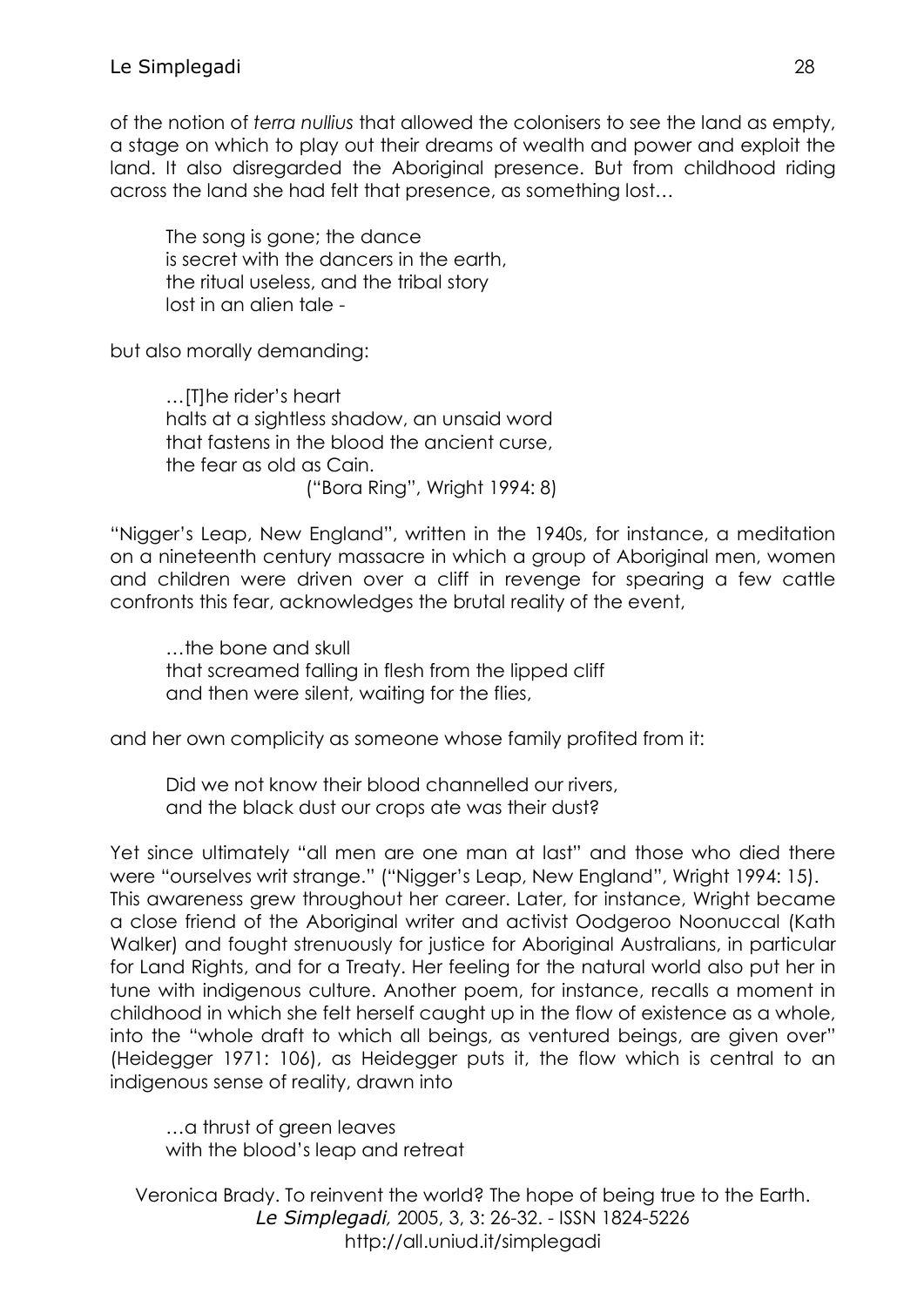warm in you; burning, going and returning like a thrust of green leaves out of your eyes, out of your hands and you feet. ("The Child", Wright 1994: 34)

There is nothing arrogant about this dialogue. The self does not stand over against the world to dominate it as it does in Western culture but participates in it, listening to it and understanding the limits of its own power. So another poem ("Scribbly Gum", Wright 1994: 131) acknowledges a "life I could not read" in the world around her in

…mountain, palm and fern spoken in one strange word

and another poem ("Gum Trees Stripping", Wright 1994: 133), recognizes that "[w]ords are not meanings for a tree" and the need therefore to

…be quiet and not look for reasons past the edge of reason

and so be "true to the earth" in this way. Implicit here is a recognition that

…our dream was the wrong dream, our strength was the wrong strength ("Dust", Wright 1994: 24)

and that our present culture is headed in the wrong direction, is out of touch with reality and thus dangerous to the earth as well as people - as the evidence of the human and environmental crisis facing us today suggests. One is reminded of Pascal's response to the "silence of the infinite spaces", the call to "proud reason" to "humble itself.". For Judith Wright also human beings are not the basis and primary referent of all reality spread out at our conquering feet, the belief which fuelled the imperial history which created new societies like Australia. As she puts it, we are "not single nor alone" but part of "the towering universe" which wheels "its faint lights in the far gloom." ("Praise For The Earth", Wright 1994: 188)

Forgetting that, as Heidegger argues, we have become unaware and incapable of our proper humanity; "Death withdraws into the enigmatic. The mystery of pain remains veiled. Love has not been learned." (Heidegger 1971: 96) But as he says, the poets continue to pursue "the trace of the fugitive gods" and stay on their tracks (Heidegger 1971: 94). These tracks lead through bodily existence in this world, and as a woman Wright follows them closely, especially in her poems about love, birth and pregnancy and death. In them the logic of the body and the logic of the cosmos appear as two sides of the great reality.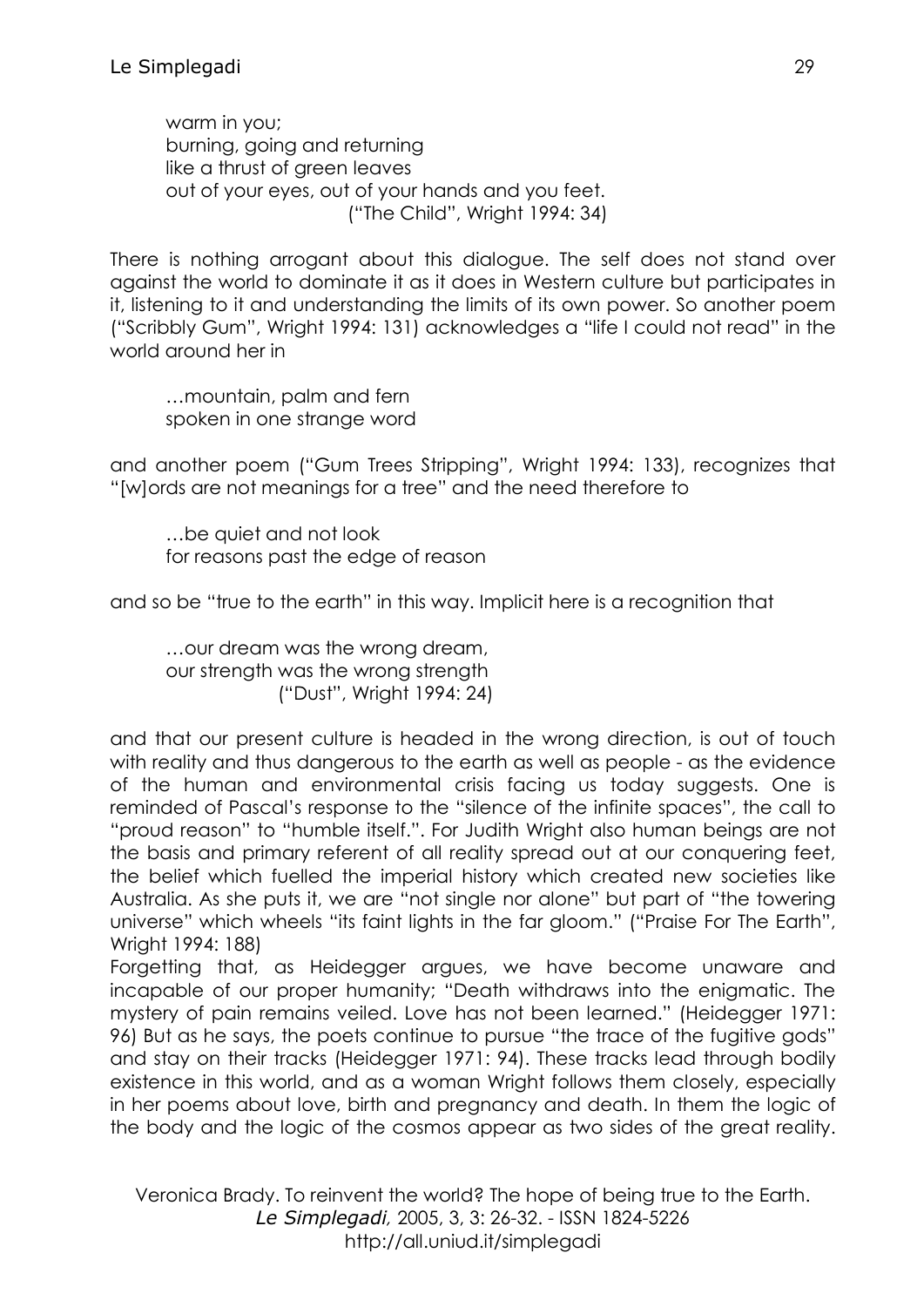One of her poems to do with pregnancy, for example, makes this connection very clearly:

Then all a world I made in me; all the world you hear and see hung upon my dreaming blood. There move the multitudinous stars, and coloured birds and fishes moved. There swam the sliding continents. ("Woman To Child", Wright 1994: 28)

Death too is confronted in all its power, especially in the poems written after the death of her partner Jack McKinney:

But as I sighed, I knew: incomprehensible energy creates us and destroys; all words are made in the long shadow of eternity. Their meanings alter even as the thing is said. ("Love Song In Absence", Wright 1994: 261)

It is this realism, I suggest, which enables her to accept the tragic reality of our times which our culture so consistently refuses to face. One of her last poems looks back over her life and times in the face of death without illusion:

My generation is dying, after long lives swung from war to depression to war to fatness.

And sets it in the context of life as a whole, standing on the edge of a cliff with a rockpool below watching its savage life,

…the claws in the rockpool, the scuttle, the crouch greenhumps, the biggest barnacled, eaten by seaworms,

but also admiring the power of it all,

…the devouring and mating, ridges of coloured tracery, occupants, all the living, the stretching of toothed claws to food, the breeding on the ocean's edge.

So the poem concludes heroically with Dr Johnson's response to a woman who remarked to him that on the whole she accepted life: "Accept it? Gad, madam, you'd better".

It is this sense of nature's power which makes Wright such a savage critic of our culture's careless exploitation of the natural world, "eating and drinking my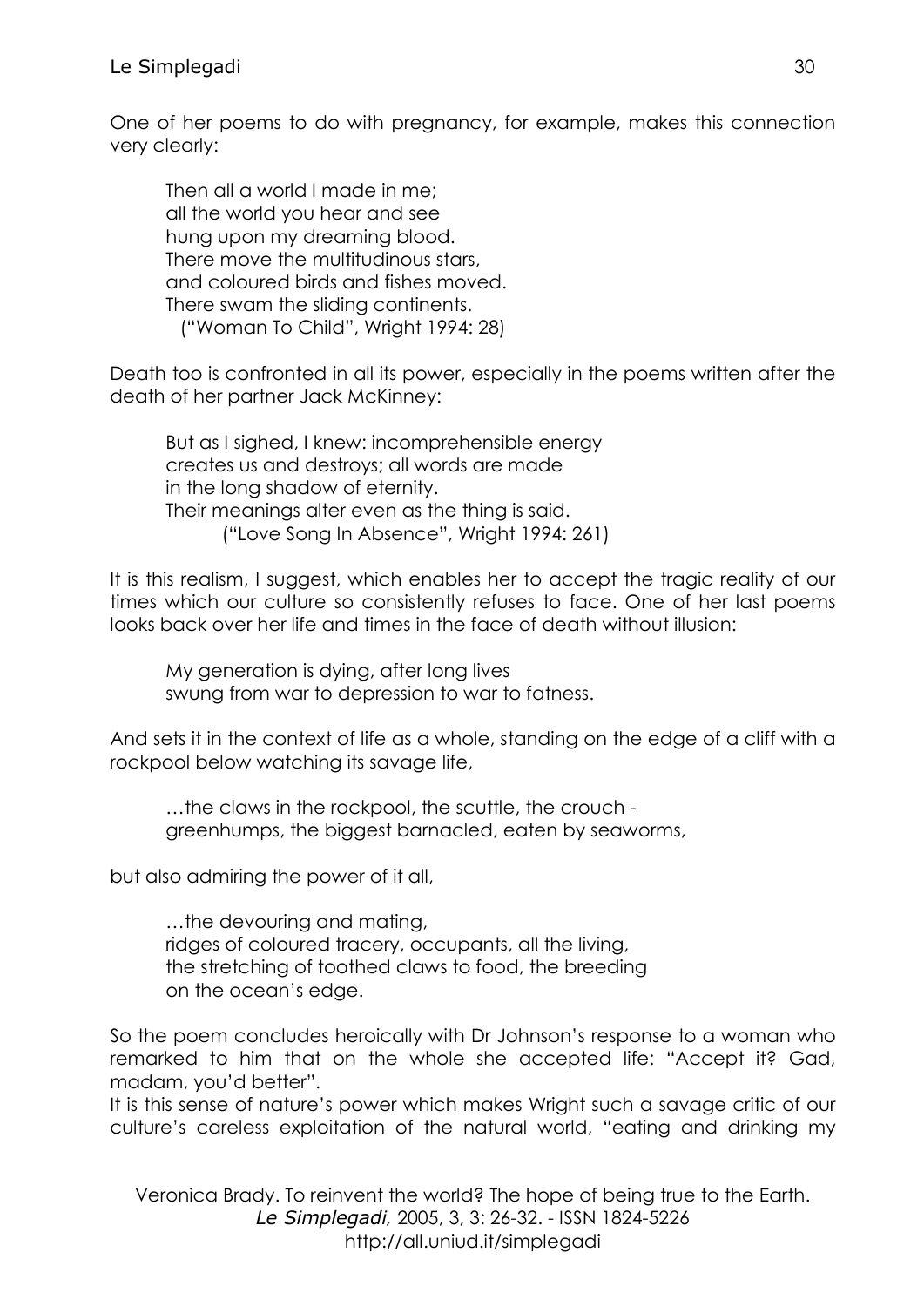country's honour/ my country's flesh", as she puts it, suggesting a kind of Black Mass. But the anger is also personal:

I am what land has made And land's myself, I said. And therefore, when land dies? opened by whips of greed these plains lie torn and scarred. Then I erode; my blood reddens the stream in flood. ("Jet Flight Over Derby", Wright 1994: 279)

The land for her is "full of a deep and urgent meaning", far beyond that of business plans and balance sheets since it is bound up with a history which reaches far beyond our human history, much less the brief history of colonisation: "These hills and plains, these rivers and plants and animals… [contain] the hidden depths of a past beyond anything that cities and the history of British invasion have to offer." ("Patrick White And The Story Of Australia", Wright 1992: 51).

To conclude then, in her life and work as a poet, Judith Wright attempted to weave together these different strands of reality and thus bring about an imaginative transformation of the world which is neither sentimental nor comfortable but rests on the tough-minded realism expressed in one of her last poems written sitting by the fire in winter:

Let's drink while we can. The sum of it all is Energy, and that went into the wood, the wine, the poems… …The paths that energy takes on its way to exhaustion are not to be forecast. These pathways, you and me, followed unguessable routes. But all of us end at the same point, like the wood on the fire, the wine in the belly. Let's drink to that point. ("Winter", Wright 1994: 425)

Her trust in the power of this larger life and the trust that it will go on and we with it so long as we stay in tune and are prepared to respect its mystery may well lead us to the 'Other Place', a richer state of being than we have now.

## **NOTES:**

1. One of the epigraphs, a quotation from Paul Eluard, to Patrick White's The Solid Mandala. 1968. London: Eyre & Spottiswoode.